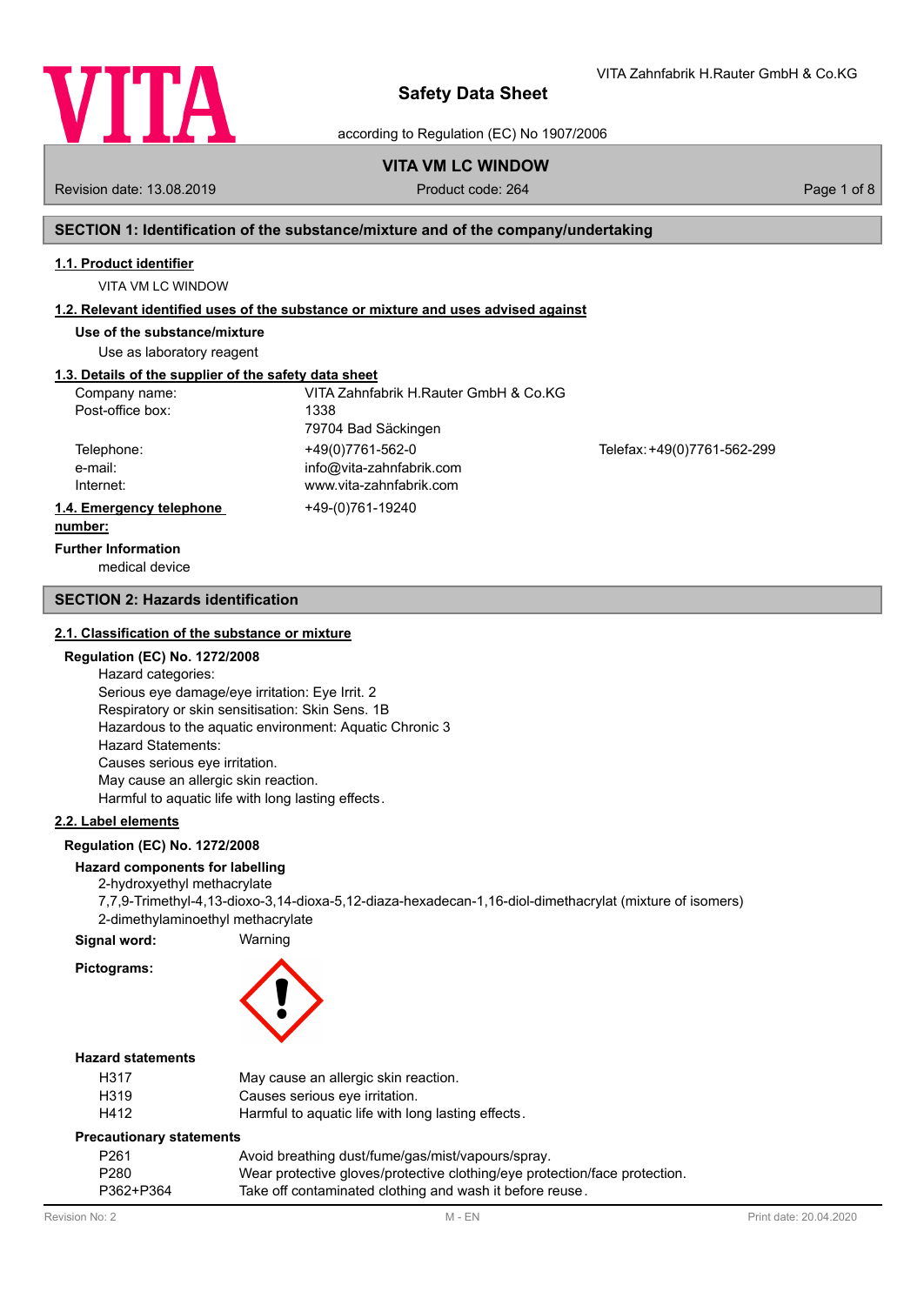

according to Regulation (EC) No 1907/2006

# **VITA VM LC WINDOW**

Revision date: 13.08.2019 **Product code: 264** Product code: 264 Page 2 of 8

#### **2.3. Other hazards**

No information available.

# **SECTION 3: Composition/information on ingredients**

#### **3.2. Mixtures**

#### **Hazardous components**

| <b>CAS No</b> | Chemical name                                                                                   |                                                                                                |                  | Quantity      |
|---------------|-------------------------------------------------------------------------------------------------|------------------------------------------------------------------------------------------------|------------------|---------------|
|               | EC No                                                                                           | Index No                                                                                       | <b>REACH No</b>  |               |
|               | <b>GHS Classification</b>                                                                       |                                                                                                |                  |               |
| 72869-86-4    | isomers)                                                                                        | 7,7,9-Trimethyl-4,13-dioxo-3,14-dioxa-5,12-diaza-hexadecan-1,16-diol-dimethacrylat (mixture of |                  | $30 - 535 \%$ |
|               | 276-957-5                                                                                       |                                                                                                | 01-2120751202-68 |               |
|               | Skin Sens. 1B, Aquatic Chronic 3; H317 H412                                                     |                                                                                                |                  |               |
| 94108-97-1    | Ditrimethylolpropane Tetraacrylate                                                              |                                                                                                |                  | $10 - 5\%$    |
|               | 302-434-9                                                                                       |                                                                                                | 01-2119977121-41 |               |
|               | Eye Irrit. 2, Aquatic Chronic 2; H319 H411                                                      |                                                                                                |                  |               |
| 79-41-4       | Methacrylsäure                                                                                  |                                                                                                |                  | < 1 %         |
|               | 201-204-4                                                                                       |                                                                                                | 01-2119463884-26 |               |
|               |                                                                                                 | Acute Tox. 3, Acute Tox. 4, Acute Tox. 4, Skin Corr. 1A, STOT SE 3; H311 H332 H302 H314 H335   |                  |               |
| 2867-47-2     | 2-dimethylaminoethyl methacrylate                                                               |                                                                                                |                  | < 1 %         |
|               | 220-688-8                                                                                       | 607-132-00-3                                                                                   |                  |               |
|               | Acute Tox. 4, Acute Tox. 4, Skin Irrit. 2, Eye Irrit. 2, Skin Sens. 1; H312 H302 H315 H319 H317 |                                                                                                |                  |               |

Full text of H and EUH statements: see section 16.

#### **SECTION 4: First aid measures**

#### **4.1. Description of first aid measures**

#### **After inhalation**

Provide fresh air. When in doubt or if symptoms are observed, get medical advice.

#### **After contact with skin**

After contact with skin, wash immediately with plenty of water and soap. Take off immediately all contaminated clothing and wash it before reuse. Medical treatment necessary. After contact with skin, wash immediately with plenty of water and soap.

#### **After contact with eyes**

After contact with the eyes, rinse with water with the eyelids open for a sufficient length of time, then consult an ophthalmologist immediately.

#### **After ingestion**

Rinse mouth immediately and drink plenty of water.

#### **4.2. Most important symptoms and effects, both acute and delayed**

No information available.

#### **4.3. Indication of any immediate medical attention and special treatment needed**

Treat symptomatically.

#### **SECTION 5: Firefighting measures**

#### **5.1. Extinguishing media**

#### **Suitable extinguishing media**

Co-ordinate fire-fighting measures to the fire surroundings.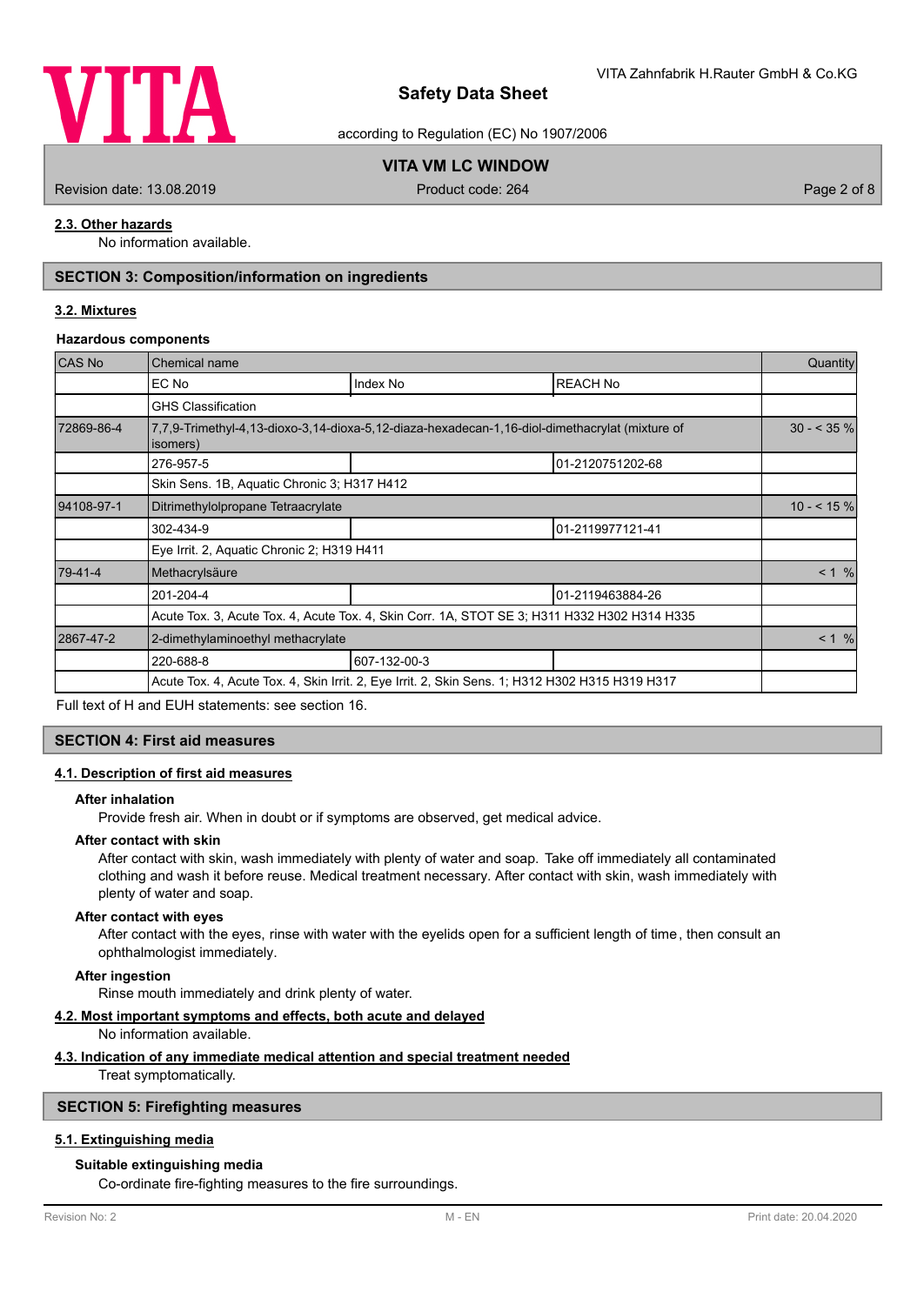

according to Regulation (EC) No 1907/2006

# **VITA VM LC WINDOW**

Revision date: 13.08.2019 Product code: 264 Page 3 of 8

#### **5.2. Special hazards arising from the substance or mixture**

Non-flammable.

# **5.3. Advice for firefighters**

Wear a self-contained breathing apparatus and chemical protective clothing. Full protection suit.

#### **Additional information**

Suppress gases/vapours/mists with water spray jet. Collect contaminated fire extinguishing water separately. Do not allow entering drains or surface water.

#### **SECTION 6: Accidental release measures**

#### **6.1. Personal precautions, protective equipment and emergency procedures**

Provide adequate ventilation. Do not breathe gas/fumes/vapour/spray. Avoid contact with skin, eyes and clothes. Use personal protection equipment.

#### **6.2. Environmental precautions**

Do not allow to enter into surface water or drains.

#### **6.3. Methods and material for containment and cleaning up**

Take up mechanically. Treat the recovered material as prescribed in the section on waste disposal.

#### **6.4. Reference to other sections**

Safe handling: see section 7 Personal protection equipment: see section 8 Disposal: see section 13

#### **SECTION 7: Handling and storage**

#### **7.1. Precautions for safe handling**

#### **Advice on safe handling**

No special measures are necessary.

No special fire protection measures are necessary. **Advice on protection against fire and explosion**

#### **7.2. Conditions for safe storage, including any incompatibilities**

**Requirements for storage rooms and vessels**

Keep container tightly closed.

#### **Hints on joint storage**

No special measures are necessary.

#### **7.3. Specific end use(s)**

Use as laboratory reagent

#### **SECTION 8: Exposure controls/personal protection**

#### **8.1. Control parameters**

#### **8.2. Exposure controls**



#### **Protective and hygiene measures**

Remove contaminated, saturated clothing immediately. Draw up and observe skin protection programme. Wash hands and face before breaks and after work and take a shower if necessary . When using do not eat, drink, smoke, sniff.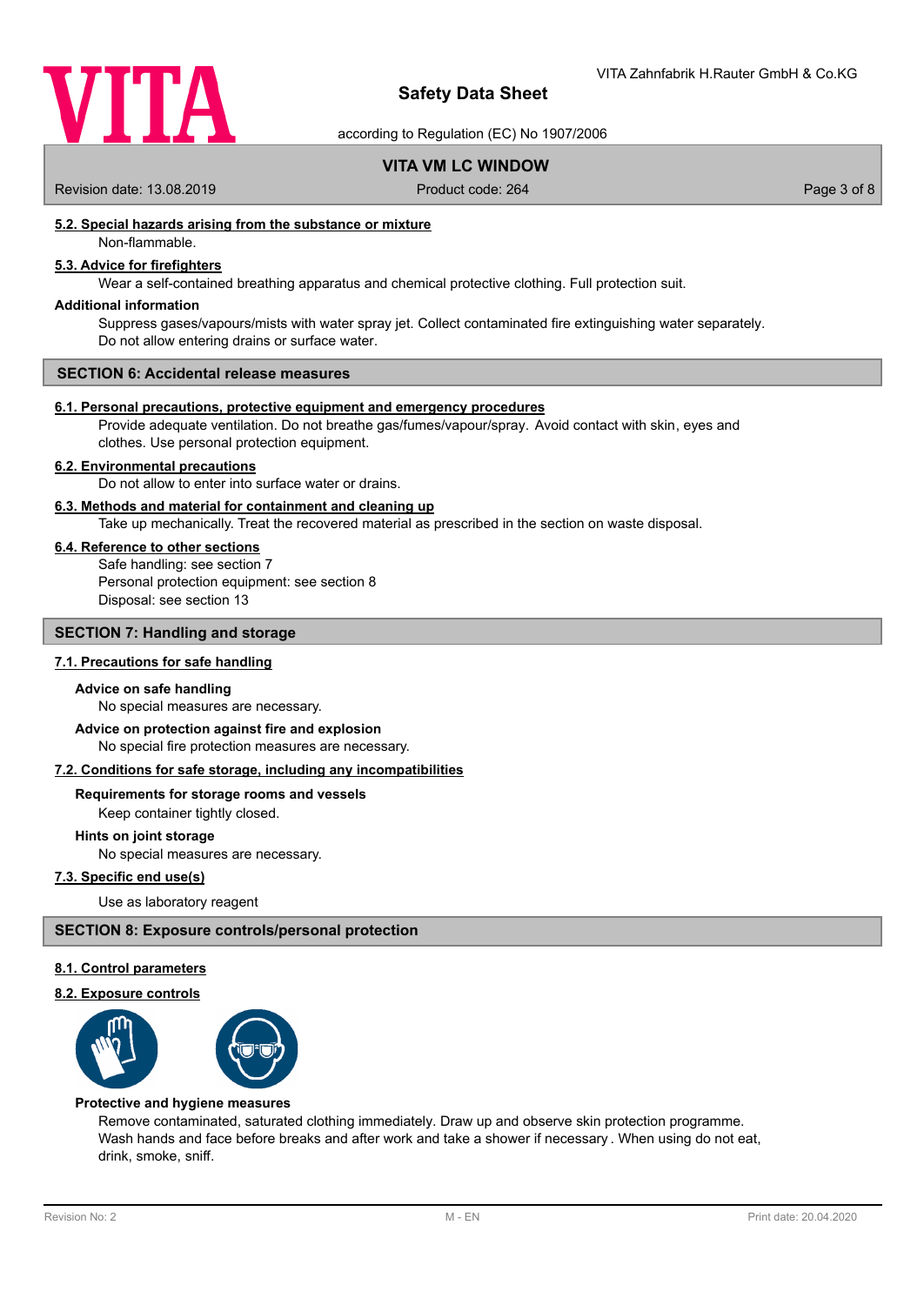

according to Regulation (EC) No 1907/2006

# **VITA VM LC WINDOW**

Revision date: 13.08.2019 **Product code: 264** Product code: 264 Page 4 of 8

#### **Eye/face protection**

Suitable eye protection: goggles.

#### **Hand protection**

When handling with chemical substances, protective gloves must be worn with the CE-label including the four control digits. The quality of the protective gloves resistant to chemicals must be chosen as a function of the specific working place concentration and quantity of hazardous substances. For special purposes, it is recommended to check the resistance to chemicals of the protective gloves mentioned above together with the supplier of these gloves. Recommended glove articles Dermatril P Breakthrough time (maximum wearing time) 30 min NBR (Nitrile rubber)

#### **Skin protection**

Use of protective clothing.

#### **Respiratory protection**

In case of inadequate ventilation wear respiratory protection. Provide adequate ventilation as well as local exhaustion at critical locations. Technical ventilation of workplace

#### **SECTION 9: Physical and chemical properties**

#### **9.1. Information on basic physical and chemical properties**

| Physical state:                                               |                |
|---------------------------------------------------------------|----------------|
| Colour:<br>Odour:                                             | characteristic |
| pH-Value:                                                     | not determined |
| Changes in the physical state                                 |                |
| Melting point:                                                | not determined |
| Initial boiling point and boiling range:                      | 251 °C         |
| Flash point:                                                  | $>250$ °C      |
| <b>Flammability</b>                                           |                |
| Solid:                                                        | not determined |
| Gas:                                                          | not applicable |
| <b>Explosive properties</b><br>The product is not: Explosive. |                |
| Lower explosion limits:                                       | not determined |
| Upper explosion limits:                                       | not determined |
| <b>Auto-ignition temperature</b>                              |                |
| Solid:                                                        | not determined |
| Gas:                                                          | not applicable |
| Decomposition temperature:                                    | not determined |
| <b>Oxidizing properties</b><br>Not oxidising.                 |                |
| Vapour pressure:<br>(at 50 $°C$ )                             | <=1100 hPa     |
| Density:                                                      | not determined |
| Water solubility:                                             | No             |
| Solubility in other solvents                                  |                |
| not determined                                                |                |
| Partition coefficient:                                        | not determined |
| Vapour density:                                               | not determined |
| Evaporation rate:                                             | not determined |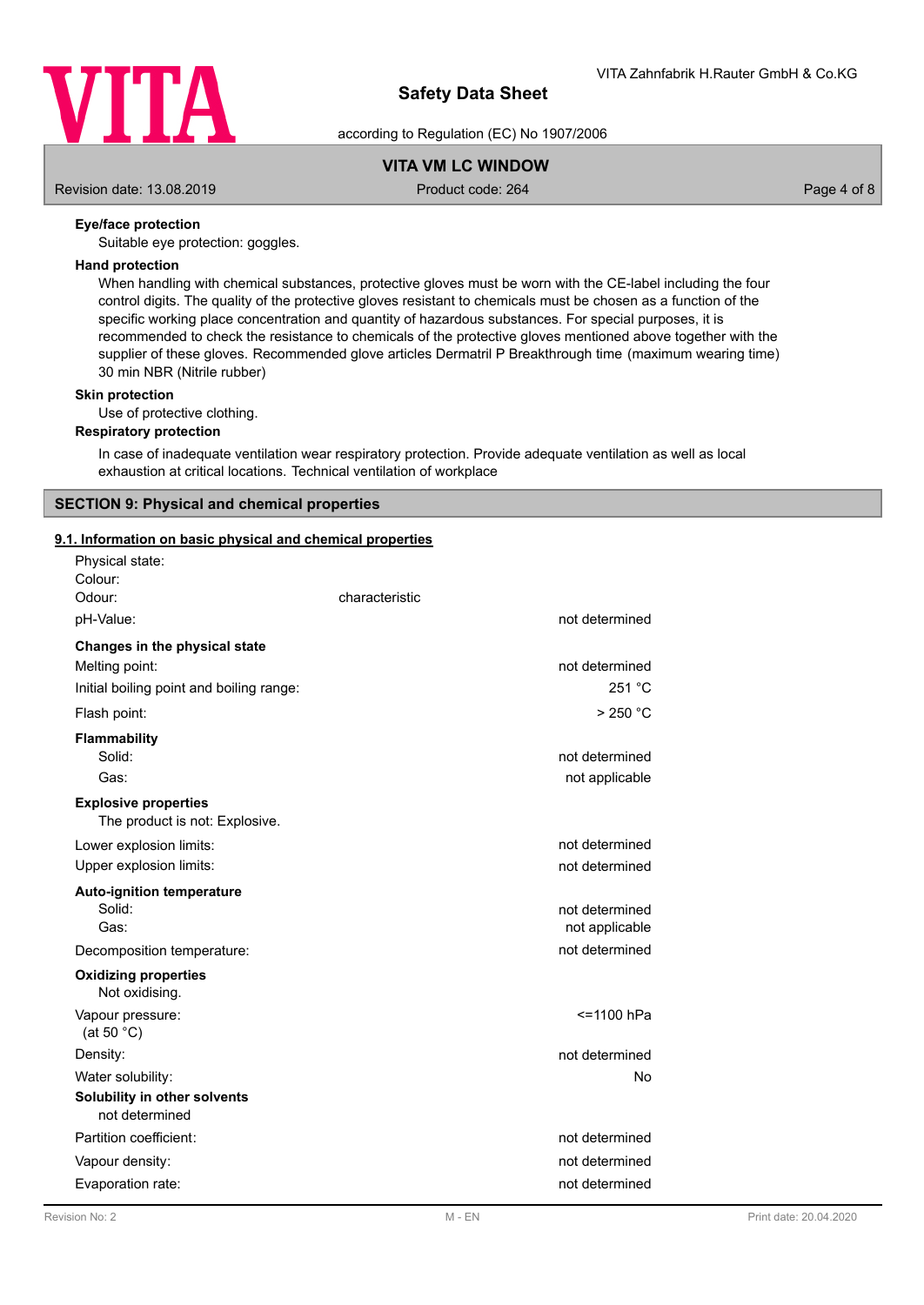

according to Regulation (EC) No 1907/2006

# **VITA VM LC WINDOW**

Revision date: 13.08.2019 Product code: 264 Page 5 of 8

**9.2. Other information**

Solid content: 98.5 %

#### **SECTION 10: Stability and reactivity**

#### **10.1. Reactivity**

No hazardous reaction when handled and stored according to provisions.

#### **10.2. Chemical stability**

The product is stable under storage at normal ambient temperatures.

#### **10.3. Possibility of hazardous reactions**

No known hazardous reactions.

#### **10.4. Conditions to avoid**

none

#### **10.5. Incompatible materials**

No information available.

#### **10.6. Hazardous decomposition products**

No known hazardous decomposition products.

#### **SECTION 11: Toxicological information**

#### **11.1. Information on toxicological effects**

#### **Acute toxicity**

Based on available data, the classification criteria are not met.

| CAS No    | Chemical name                     |                     |                    |         |        |        |
|-----------|-----------------------------------|---------------------|--------------------|---------|--------|--------|
|           | Exposure route                    | Dose                |                    | Species | Source | Method |
| 79-41-4   | Methacrylsäure                    |                     |                    |         |        |        |
|           | oral                              | <b>ATE</b><br>mg/kg | 500                |         |        |        |
|           | dermal                            | <b>ATE</b><br>mg/kg | 300                |         |        |        |
|           | inhalation vapour                 | <b>ATE</b>          | 11 mg/l            |         |        |        |
|           | inhalation aerosol                | <b>ATE</b>          | $1,5 \text{ mg/l}$ |         |        |        |
| 2867-47-2 | 2-dimethylaminoethyl methacrylate |                     |                    |         |        |        |
|           | oral                              | <b>ATE</b><br>mg/kg | 500                |         |        |        |
|           | dermal                            | <b>ATE</b><br>mg/kg | 1100               |         |        |        |

#### **Irritation and corrosivity**

Causes serious eye irritation. Skin corrosion/irritation: Based on available data, the classification criteria are not met.

#### **Sensitising effects**

May cause an allergic skin reaction. (7,7,9-Trimethyl-4,13-dioxo-3,14-dioxa-5,12-diaza-hexadecan-1,16-diol-dimethacrylat (mixture of isomers); 2-dimethylaminoethyl methacrylate)

#### **Carcinogenic/mutagenic/toxic effects for reproduction**

Based on available data, the classification criteria are not met.

#### **STOT-single exposure**

Based on available data, the classification criteria are not met.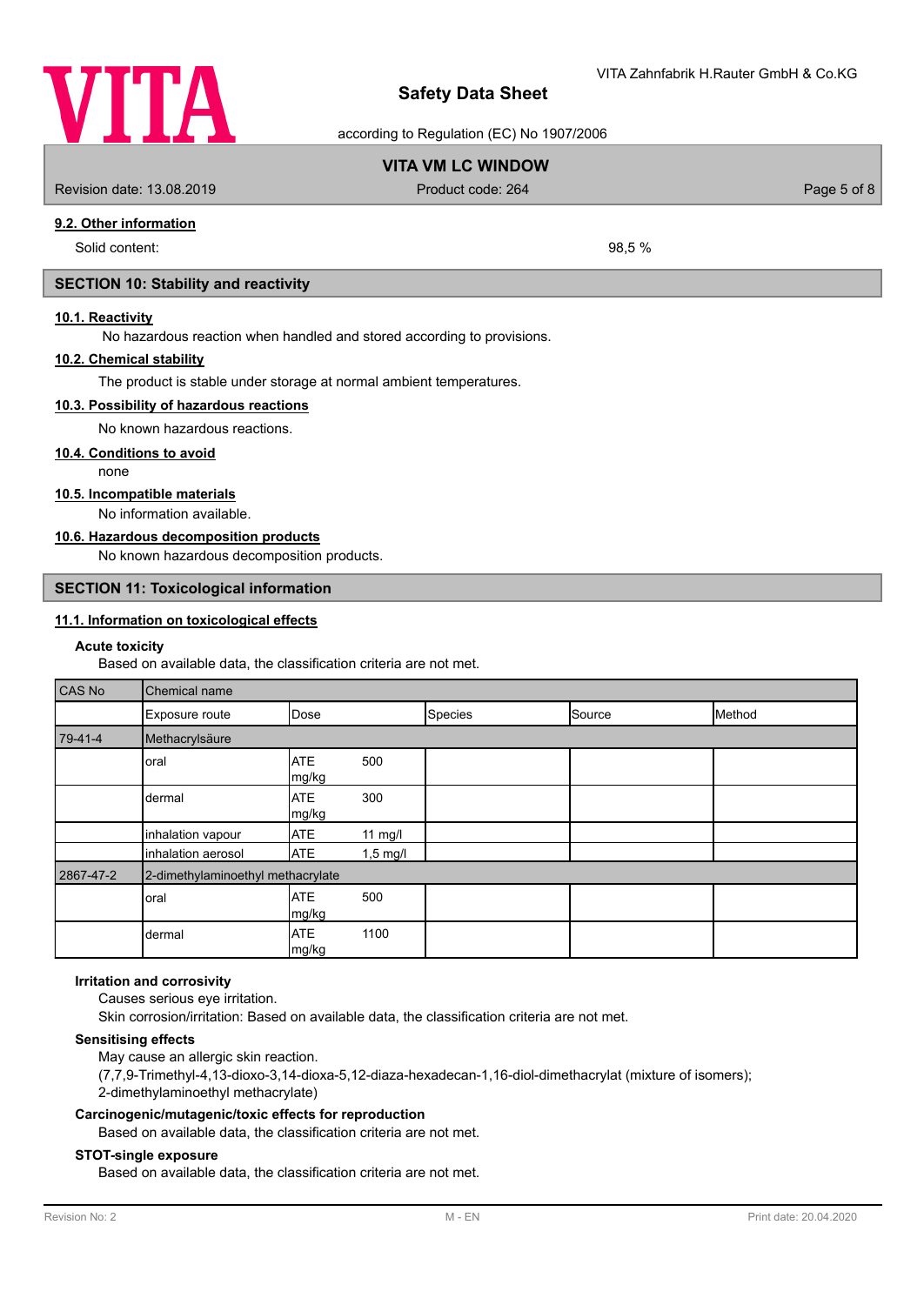

according to Regulation (EC) No 1907/2006

# **VITA VM LC WINDOW**

Revision date: 13.08.2019 Product code: 264 Page 6 of 8

#### **STOT-repeated exposure**

Based on available data, the classification criteria are not met.

### **Aspiration hazard**

Based on available data, the classification criteria are not met.

#### **Additional information on tests**

The mixture is classified as hazardous according to regulation (EC) No 1272/2008 [CLP].

#### **SECTION 12: Ecological information**

#### **12.1. Toxicity**

Harmful to aquatic life with long lasting effects.

# **12.2. Persistence and degradability**

The product has not been tested.

#### **12.3. Bioaccumulative potential**

The product has not been tested.

#### **12.4. Mobility in soil**

The product has not been tested.

# **12.5. Results of PBT and vPvB assessment**

The product has not been tested.

### **12.6. Other adverse effects**

No information available.

#### **Further information**

Do not allow to enter into surface water or drains. Do not allow to enter into soil/subsoil.

#### **SECTION 13: Disposal considerations**

### **13.1. Waste treatment methods**

#### **Disposal recommendations**

Do not allow to enter into surface water or drains. Do not allow to enter into soil/subsoil. Dispose of waste according to applicable legislation.

#### **Contaminated packaging**

 Handle contaminated packages in the same way as the substance itself. Waste codes/waste designations according to EWC/AVV

### **SECTION 14: Transport information**

#### **Land transport (ADR/RID)**

| Revision No: 2                    | $M$ - $FN$                                               | Print date: 20.04.2020 |
|-----------------------------------|----------------------------------------------------------|------------------------|
| 14.3. Transport hazard class(es): | No dangerous good in sense of this transport regulation. |                        |
| 14.2. UN proper shipping name:    | No dangerous good in sense of this transport regulation. |                        |
| <b>14.1. UN number:</b>           | No dangerous good in sense of this transport regulation. |                        |
| <b>Marine transport (IMDG)</b>    |                                                          |                        |
| 14.4. Packing group:              | No dangerous good in sense of this transport regulation. |                        |
| 14.3. Transport hazard class(es): | No dangerous good in sense of this transport regulation. |                        |
| 14.2. UN proper shipping name:    | No dangerous good in sense of this transport regulation. |                        |
| <b>14.1. UN number:</b>           | No dangerous good in sense of this transport regulation. |                        |
| Inland waterways transport (ADN)  |                                                          |                        |
| 14.4. Packing group:              | No dangerous good in sense of this transport regulation. |                        |
| 14.3. Transport hazard class(es): | No dangerous good in sense of this transport regulation. |                        |
| 14.2. UN proper shipping name:    | No dangerous good in sense of this transport regulation. |                        |
| <b>14.1. UN number:</b>           | No dangerous good in sense of this transport regulation. |                        |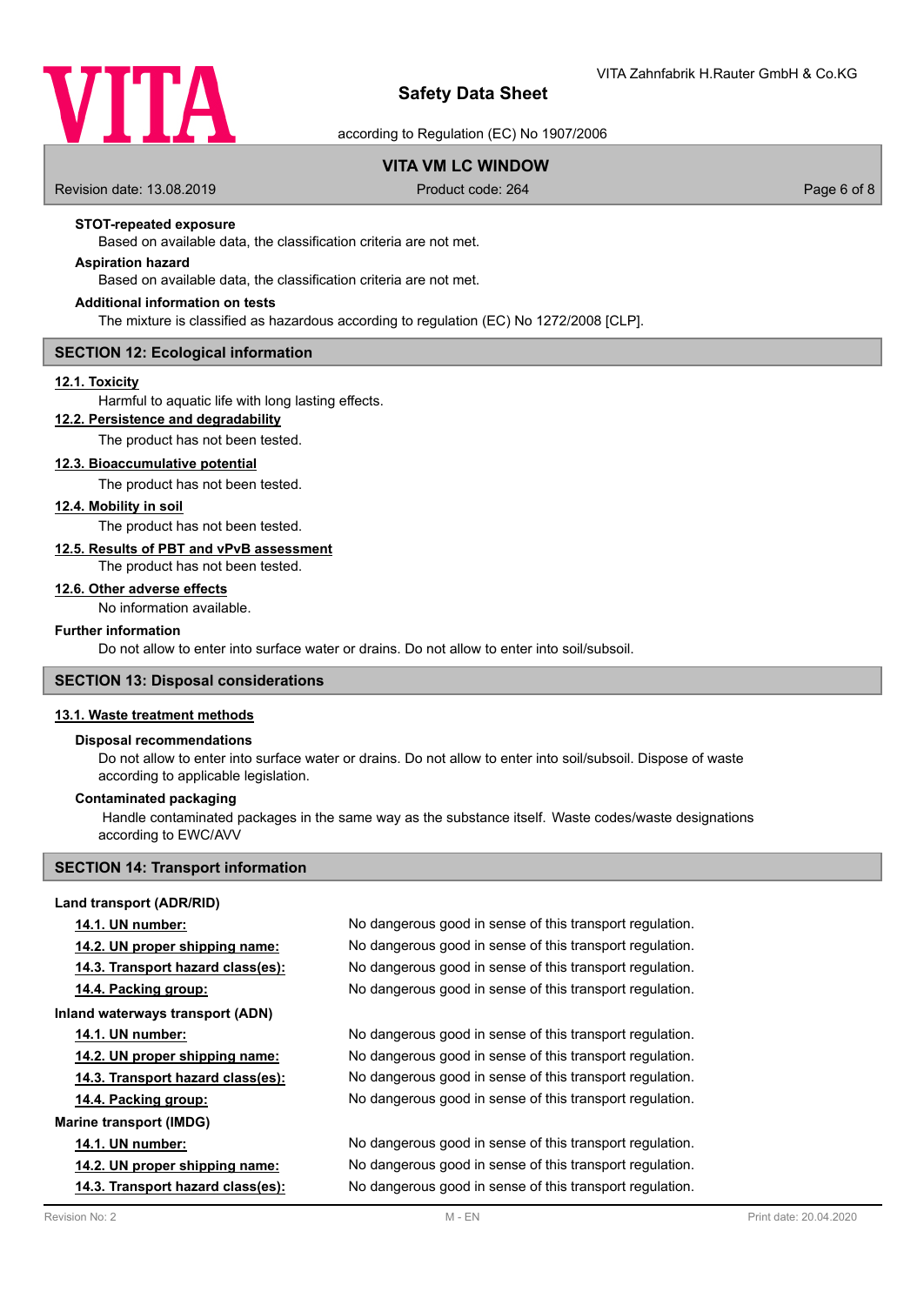

#### according to Regulation (EC) No 1907/2006

|                                                                          | <b>VITA VM LC WINDOW</b>                                                                                              |             |
|--------------------------------------------------------------------------|-----------------------------------------------------------------------------------------------------------------------|-------------|
| Revision date: 13.08.2019                                                | Product code: 264                                                                                                     | Page 7 of 8 |
| 14.4. Packing group:                                                     | No dangerous good in sense of this transport regulation.                                                              |             |
| Air transport (ICAO-TI/IATA-DGR)                                         |                                                                                                                       |             |
| 14.1. UN number:                                                         | No dangerous good in sense of this transport regulation.                                                              |             |
| 14.2. UN proper shipping name:                                           | No dangerous good in sense of this transport regulation.                                                              |             |
| 14.3. Transport hazard class(es):                                        | No dangerous good in sense of this transport regulation.                                                              |             |
| 14.4. Packing group:                                                     | No dangerous good in sense of this transport regulation.                                                              |             |
| 14.5. Environmental hazards                                              |                                                                                                                       |             |
| <b>ENVIRONMENTALLY HAZARDOUS:</b>                                        | no                                                                                                                    |             |
| 14.6. Special precautions for user                                       |                                                                                                                       |             |
| No information available.                                                |                                                                                                                       |             |
| 14.7. Transport in bulk according to Annex II of Marpol and the IBC Code |                                                                                                                       |             |
| not applicable                                                           |                                                                                                                       |             |
| <b>SECTION 15: Regulatory information</b>                                |                                                                                                                       |             |
|                                                                          | 15.1. Safety, health and environmental regulations/legislation specific for the substance or mixture                  |             |
| EU regulatory information                                                |                                                                                                                       |             |
| 2010/75/EU (VOC):                                                        | 0.173 %                                                                                                               |             |
| 2004/42/EC (VOC):                                                        | 0,173 %                                                                                                               |             |
| Information according to 2012/18/EU<br>(SEVESO III):                     | Not subject to 2012/18/EU (SEVESO III)                                                                                |             |
| National regulatory information                                          |                                                                                                                       |             |
| Employment restrictions:                                                 | Observe restrictions to employment for juveniles according to the 'juvenile<br>work protection guideline' (94/33/EC). |             |
| Water hazard class (D):                                                  | 3 - strongly hazardous to water                                                                                       |             |
| Skin resorption/Sensitization:                                           | Causes allergic hypersensitivity reactions.                                                                           |             |

#### **15.2. Chemical safety assessment**

Chemical safety assessments for substances in this mixture were not carried out.

#### **SECTION 16: Other information**

#### **Abbreviations and acronyms**

ADR: Accord européen sur le transport des marchandises dangereuses par Route (European Agreement concerning the International Carriage of Dangerous Goods by Road ) IMDG: International Maritime Code for Dangerous Goods IATA: International Air Transport Association GHS: Globally Harmonized System of Classification and Labelling of Chemicals EINECS: European Inventory of Existing Commercial Chemical Substances ELINCS: European List of Notified Chemical Substances CAS: Chemical Abstracts Service LC50: Lethal concentration, 50% LD50: Lethal dose, 50% CLP: Classification, labelling and Packaging REACH: Registration, Evaluation and Authorization of Chemicals GHS: Globally Harmonised System of Classification, Labelling and Packaging of Chemicals UN: United Nations DNEL: Derived No Effect Level DMEL: Derived Minimal Effect Level PNEC: Predicted No Effect Concentration ATE: Acute toxicity estimate